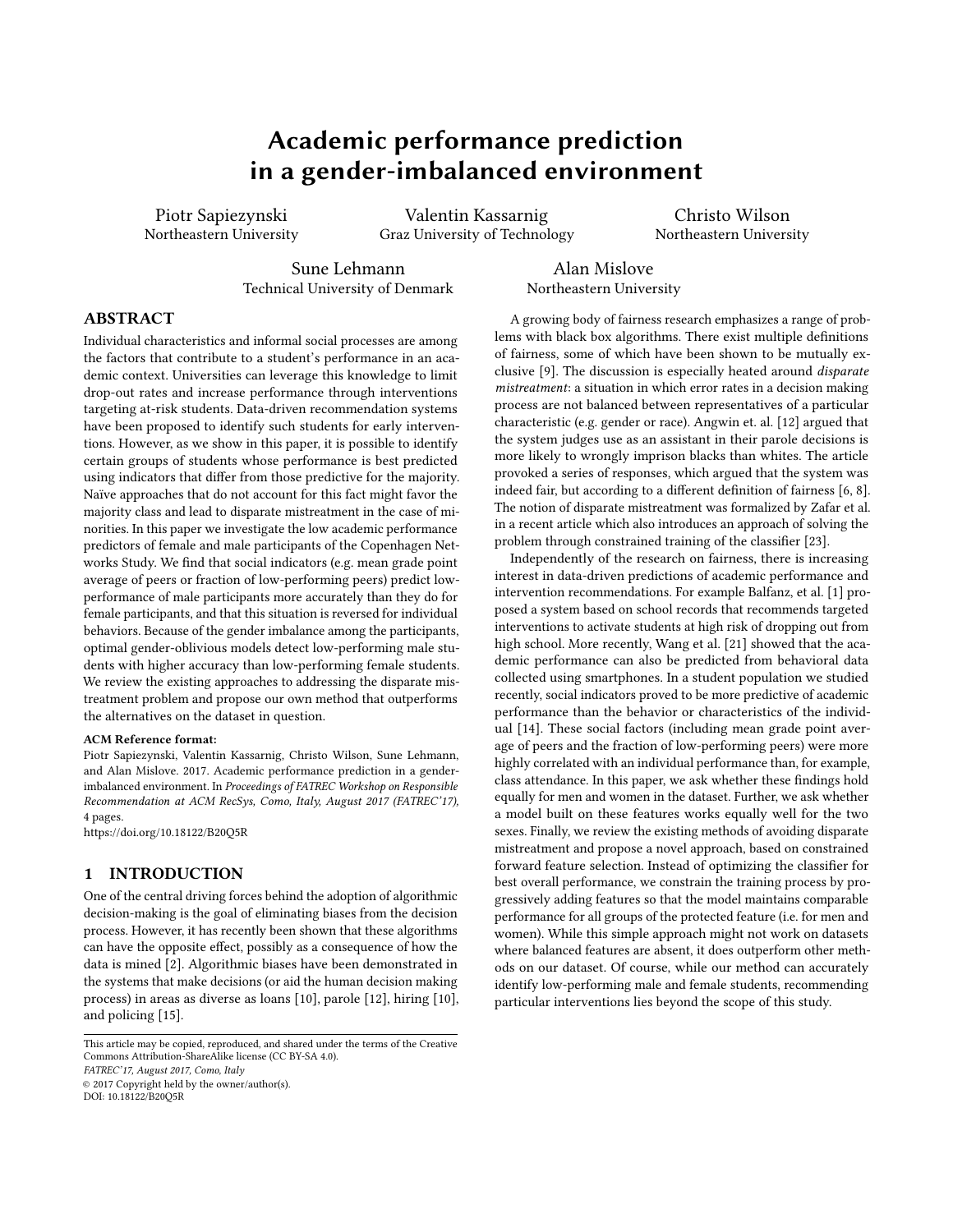<span id="page-1-0"></span>Table 1: Summary statistics of the dataset. There is no statistically significant difference between performance among men and women in the study ( $p_{val} = 0.65$  in Kolomogorov-Smirnov test)

| Performance |     |                     |     |     |
|-------------|-----|---------------------|-----|-----|
|             | Low | Medium High   Total |     |     |
| Male        | 142 | 141                 | 137 | 420 |
| Female      | 38  | 39                  | 43  | 120 |
| Total       | 180 | 180                 | 180 | 540 |

## 2 METHODS

#### 2.1 Data

The data used in this paper was collected as part of the Copenhagen Networks Study (CNS), a large scale computational social science study designed to measure human interactions and mobility with high resolution [\[20\]](#page-3-12). The approximately 800 participants of the study were freshmen and sophomores at the Technical University of Denmark. After responding to an online questionnaire on psychological and health indicators, they were equipped with an instrumented smartphone (Google Nexus 4) that—with their consent—tracked their location, proximity to other participants, and communication instances (metadata of short messages and calls, without the content). Finally, the vast majority of the participants (717 out of 839) opted in to share their Facebook data as well, which was acquired using Facebook API. The data collection campaign lasted two years. In this study we focus on participants who interacted with at least three other subjects through phone calls, short messages, face to face, and on Facebook. There are 420 men and 120 women in the dataset, and this gender imbalance corresponds to the imbalance in the overall student population. We divide the students into three equally-sized groups based on their GPA after two years. Table [1](#page-1-0) presents summary statistics.

We derive a number of variables in the following feature categories:

- Individual behaviors. Class attendance is computed from location data combined with class schedule using the method we previously described [\[13\]](#page-3-13); it corresponds to the fraction of lectures and exercises a student attended within the courses they signed up for. Facebook activity score is defined as the mean number of status updates a student posted in a week during the duration of the observation.
- Individual characteristics. This dataset was obtained through an online questionnaire and includes: The Big Five [\[11\]](#page-3-14) (neuroticism, openness, conscientiousness, extraversion, agreeableness), Rotter's Locus of Control [\[18\]](#page-3-15), stress [\[4\]](#page-3-16), self-esteem [\[17\]](#page-3-17), satisfaction with life [\[5\]](#page-3-18), PANAS (positive and negative) [\[22\]](#page-3-19), loneliness [\[19\]](#page-3-20), depression [\[3\]](#page-3-21), and narcissism (rivalry, admiration, overall) [\[7\]](#page-3-22).
- Network characteristics. Degree centrality measures, one for each of four interactions networks: in physical space (personto-person proximity measured using Bluetooth), calls and short message exchanges, and Facebook interactions.
- Peer performance. Knowing the underlying social networks (proximity, phone communication, and Facebook) as well as

the grades of each participant, we computed the mean GPA of each persons' peers, as well as fraction of low/high-performers (two features for each interaction network).

#### 2.2 Classifier training

In each problem, we train a common classifier, oblivious to gender. We use k-fold cross-validation with  $k = 3$  (due to the low number of female samples in the dataset we maintained a small  $k$  to avoid folds with no women). In each test fold, we calculate the performance on (a) all test samples, (b) only male samples, and (c) only female samples, and report these in figures. As we showed in our previous work [\[14\]](#page-3-11), Linear Discriminant Analysis (LDA) is the machine learning approach that achieves the highest results with the dataset (compared against logistic regression, random forest, and SVC). We tune hyper-parameters through grid search cross-validation separately for each feature-set.

## 3 RESULTS

#### 3.1 Detecting low-performing students

We divide students into three equally sized groups based on their grade point average (GPA): low-, mid-, and high-performing students. In this article we focus on identifying low performing students. Hence, we rephrase the problem as a binary classification task, where the target class are the low-performers, consisted with identifying students to intervene. We then use four fine-tuned LDA models to predict student performance each based on a different feature-set: individual characteristics, individual behaviors, network centrality, and peer performance. We then combine first two categories and train the 'individual' model; we combine the third and fourth sets and train the 'network' model. We then combine all features into a 'combined' model.

As shown in Figure [1,](#page-2-0) peer-performance is a good predictor of low performance amongst men, but the signal is weaker for female students. Combining the individual and network features into a common model results in a gap in predictive performance between men and women ( $AUC$   $ROC = 0.84$  and 0.67, respectively). To better illustrate this effect, we investigate example cumulative distributions of social and individual features among the genders with respect to performance, see Figure [2.](#page-2-1)

## 3.2 Fair predictions through feature selection

Now we build a model which maximizes a prediction performance metric in the low-performers' detection problem, while constraining the difference of performance between genders. We adapt a forward feature selection strategy: we start by selecting the feature that has the highest predictive power for the entire population while satisfying the requirement given in Eq. [1:](#page-1-1)

<span id="page-1-1"></span>
$$
\frac{|P_m - P_w|}{P_{total}} \le \epsilon,
$$
\n(1)

where  $\epsilon$  is a parameter controlling how much inter-gender differ-<br>ence we are willing to allow, and  $P$  is the selected performance metence we are willing to allow, and P is the selected performance metric, for example area under receiver characteristic curve (AUC ROC), or Matthew's Correlation Coefficient (MCC). We then add more features, one by one, in a way that the new model has increasing P score and satisfies the requirement from Eq. [1.](#page-1-1)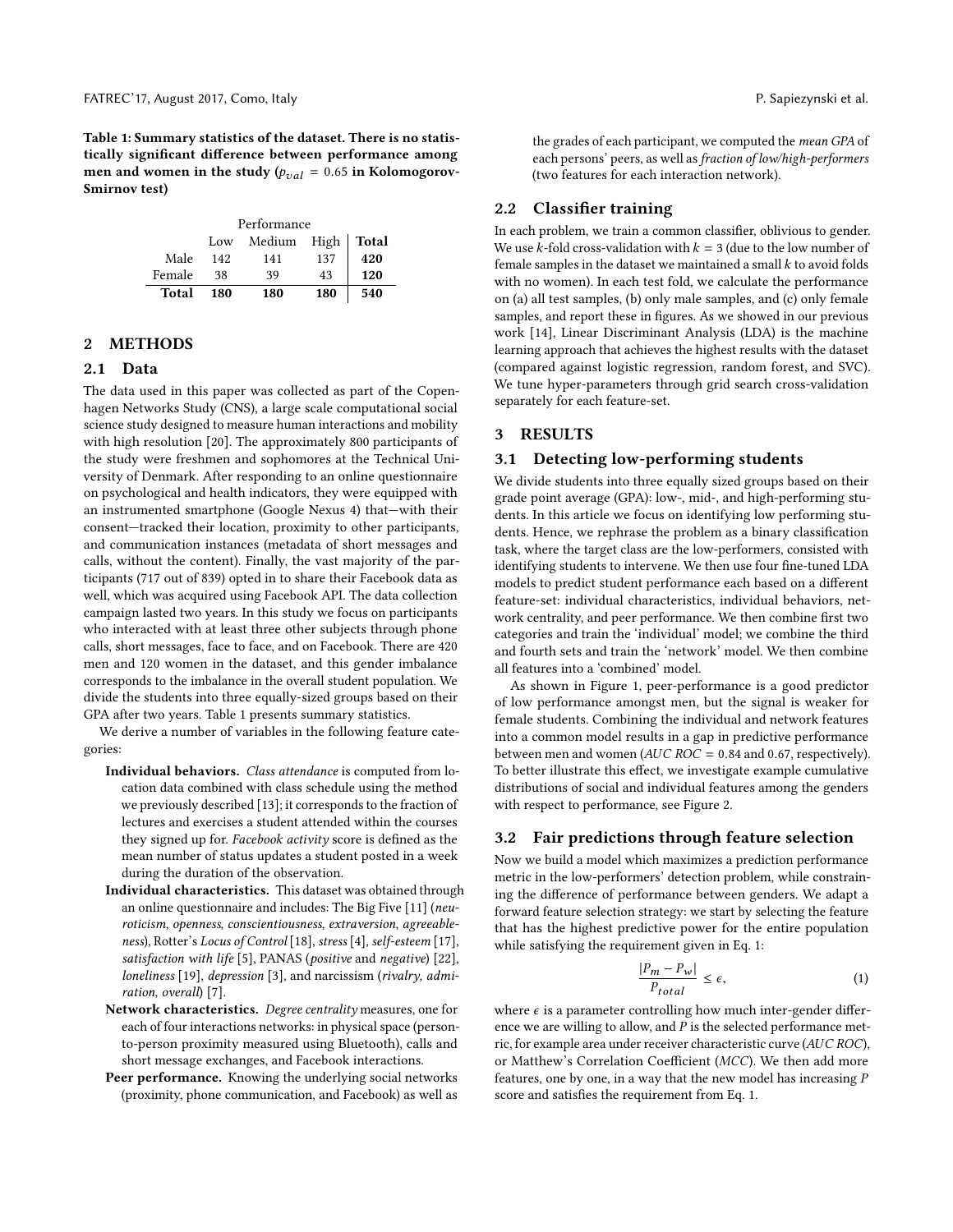Academic performance prediction in a gender-imbalanced environment FATREC'17, August 2017, Como, Italy

<span id="page-2-0"></span>

Figure 1: Low-performers' detection. Peer-performance is an efficient predictor of low performance amongst men, but the signal is much weaker for female students. Note, that the  $AUC$  ROC of a random classifier would be equal to 0.5, so all feature categories provide signal related to low academic performance.

<span id="page-2-1"></span>

Figure 2: We use the Kolmogorov-Smirnov test on cumulative distribution functions (CDF) of two features (fraction of low-performing peers in the text network, and class attendance) to measure how dissimilar low-performing students of each gender are from the high performers. We find larger differences for men than women in the peer performance feature. However, the difference is larger for women in the individual behavior feature. Annotated are the results of K-S test, marked with the (\*) symbol wherever significant with  $p_{val} < 0.05$ .

Figure [3](#page-3-23) shows the results of training such fair classifiers. It emphasizes the trade-off between overall performance and fairness: the bigger the allowed difference between genders, the higher the overall performance. Typically, in binary classification tasks AUC ROC is used to measure the performance of the classifier. In this case, however, using AUC ROC might be misleading: it summarizes the performance of a classifier at all thresholds, but a classifier put to use would have to operate at a chosen threshold. Even if AUC ROC scores are balanced, the classifier at a particular threshold might still suffer from the disparate mistreatment problem. Therefore, we

perform the constrained forward feature selection using Matthew's correlation coefficient [\[16\]](#page-3-24). It quantifies the performance at a threshold and—contrary to the popularly used  $F_1$  score—penalizes the classifier for classifying all samples as the target class (such a classifier on this dataset has  $MCC = 0$  and  $F_1 = 0.5$ ). We define MCC in Eq [2.](#page-2-2)

<span id="page-2-2"></span>
$$
MCC = \frac{TP \cdot TN - FP \cdot FN}{\sqrt{(TP + FP)(TP + FN)(TN + FP)(TN + FN)}},
$$
 (2)

## 3.3 Alternative approaches

Figure [4](#page-3-25) compares the results achieved through constrained forward feature selection (CFFS), the method proposed by Zafar et al. [\[23\]](#page-3-8), re-balancing the dataset, as well as training separate models for men and women. Because of too few female subjects in the data, training separate models results in severe penalty on performance of the female-only model. Re-balancing the dataset as well as the approach proposed by Zafar et al. [\[23\]](#page-3-8) achieve better results. Constrained forward feature selection achieves high and nearly equal MCC for both genders.

#### 4 DISCUSSION

In this work we showed that empirical data can be more predictive for a one group of subjects than other groups, and the problem might go unnoticed unless specifically investigated. The situation we described is not simply the case of imbalance, as re-balancing the data does not solve the issue. Instead, we found that fair learning can be achieved by only learning on selected features. The solution is not generalizable to all datasets–depending on the problem, there might be no features that perform similarly well for representants of all classes among the protected feature. We tested our approach on other datasets. It fails, for example, to solve the disparate mistreatment problem in the COMPAS dataset [\[12\]](#page-3-3), where all predictive features achieve higher performance for one of the races. Therefore, rather than recommending our approach for use in all scenarios, we limit our conclusion to emphasizing the need for considering the diversity of users in machine learning systems.